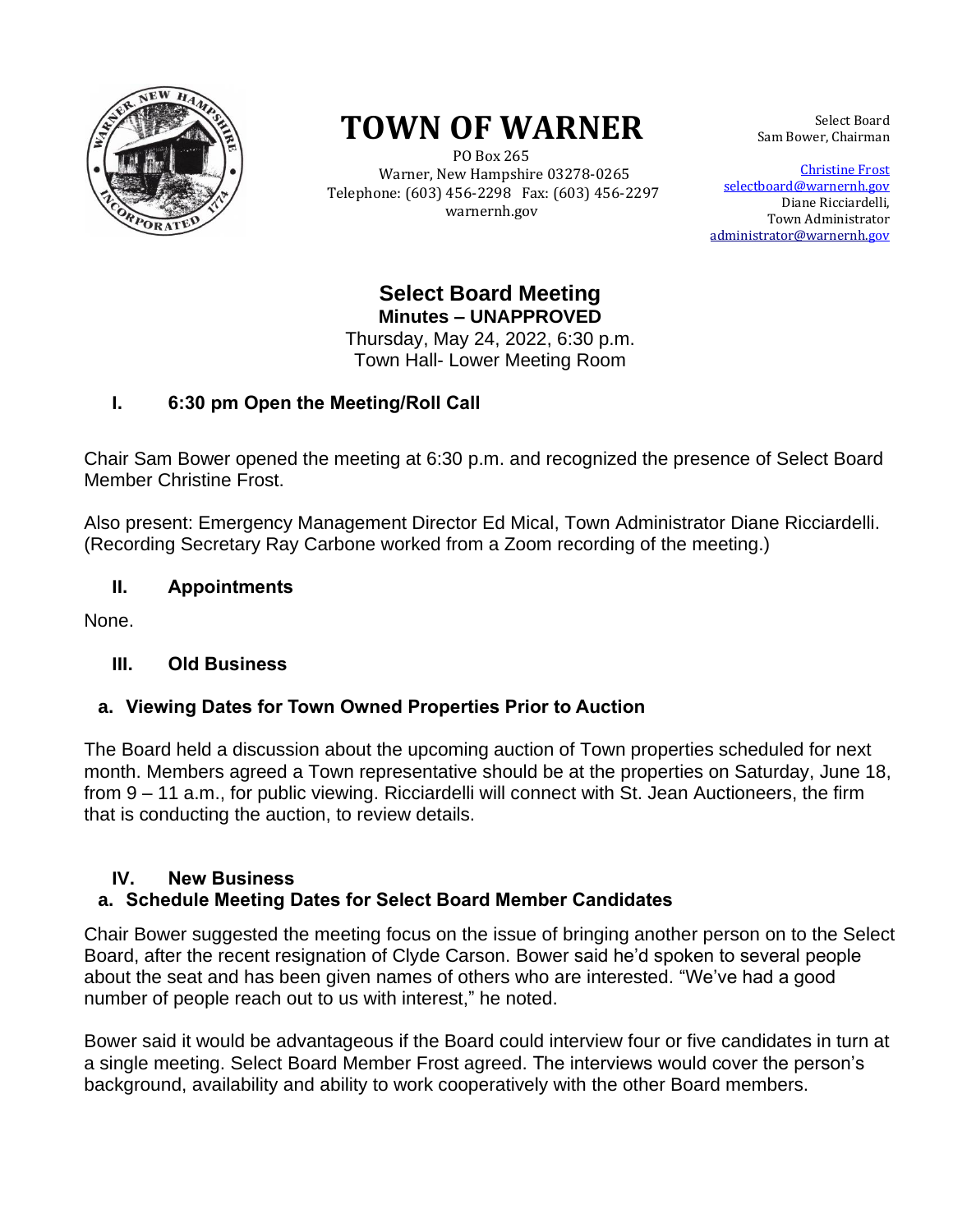Town Administrator Diane Ricciardelli said the meetings could be held at a nonpublic session in her office, but one resident asked why the Board would want to have nonpublic meetings.

Ricciardelli said there could be issues related to "reputation" (which is protected under the State's Right-to-Know laws), but she said she would check with the Town Attorney about meeting in nonpublic session.

Bower and Frost said they were initially interviewed by previous Select Board members in nonpublic sessions, but they were unsure if that was a necessity.

Frost said she had received a notice through the Town website that someone is "interested" in joining the Board, but the message didn't provide any identification. She also said Clyde Carson had sent an email stating someone who formerly served on the Board was "willing to return" to the Board but she was unclear about what exactly the message meant regarding the person's intent.

Another resident who reached out by email to the Town indicated an interest in serving on the Board.

After a brief discussion, Chair Bower said he would be fine with doing interviews at a public work session meeting later this week and Frost said she would be available. Bower asked Ricciardelli to check with town council on holding the meetings in a nonpublic session, and then arrange the candidates to come in at roughly 15-minute intervals, starting at approximate 6:30 p.m.

Ricciardelli pointed out this coming weekend is the Memorial Day holiday weekend so the Board decided to hold the proposed work session meeting on Tuesday, May 31, at 6:30 p.m.

# V. **Administrator's Report**

**a.** Town Administrator Ricciardelli began by noting all work-related mileage that employees accrue will now be reimbursed in their paychecks; it will not be taxed. In addition, all reimbursement requests must include the trip's starting point, destination, and reason.

- **b.** Ricciardelli notified the Board the Town is still working on a lease for the Central New Hampshire Boys and Girls Club, which plans to operate a childcare facility in the Warner Community Center (WCC) beginning in the fall.
- **c.** She's also said that she's been unable to get relevant financial information from either Warner Connects or the Family Closet organizations, even after numerous attempts; both nonprofit organizations rent space in the WCC. The information is needed for the Town to draft a rental agreement.
- **d.** The Warner Police Department has switched over from a post-tax to pre-tax procedure for its retirement funding; the change will also benefit the Town, Ricciardelli said.
- **e.** Department of Public Works (DPW) Director Tim Allen is reporting that his department has received the wildflower seeds for the landscape at the solar array. Allen plans to start planting them in the next few weeks.
- **f.** The old evergreen tree in front of Town Hall will be removed by Pelliettieri Assoc., a local landscape architecture design/build firm. Working with DPW Director Allen, the firm will plant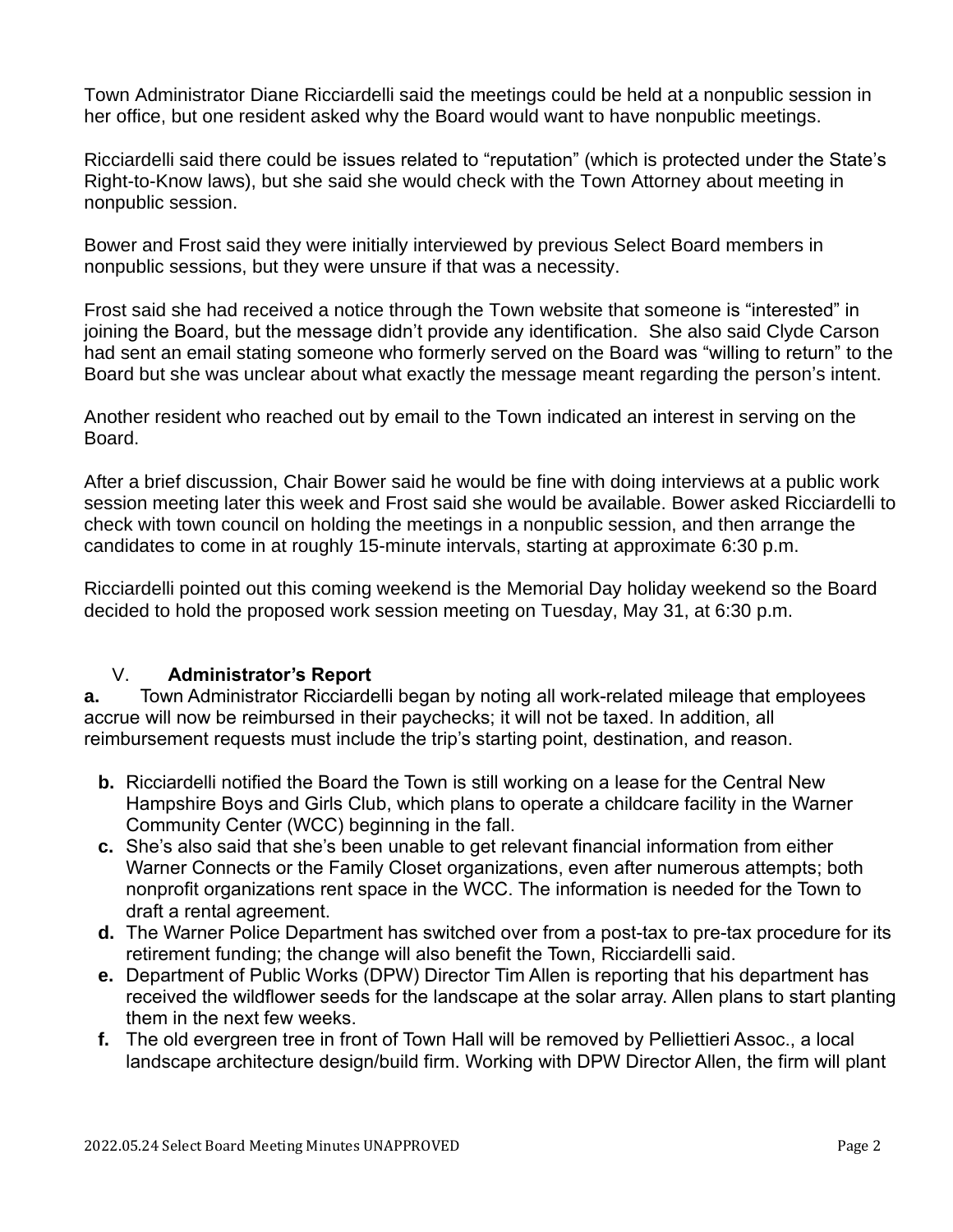a new tree in its place. Ricciardelli reported it should be suitable for the traditional hanging of holiday lights at Christmastime. It will be kept trimmed by the DPW staff.

- **g.** The Warner Fire/Rescue Department has purchased new radios. Ricciardelli said she worked with Chief Jonathan France to secure the funding for the purchase.
- **h.** Warner will host a Household Hazardous Waste Disposal event on Saturday, September 10, from 9 a.m. - 1 p.m. at the DPW Transfer Station. The Town will only know the final cost of the program after its gross disposal is calculated.
- **i.** Ricciardelli praised the Town's new Finance Director Clyde Carson, who joined the staff recently. She said the former Select Board member was "hitting the ball out of the park," and that the Town was able to use its new Accounts Payable system last week. Municipal Resource, Inc. (MRI), which has been working with the Town to update its financial system, said the ongoing conversion process has been going very smoothly. Carson will continue working with MRI as he learns the new system, she added. The Town will continue using its old Munismart system for Payroll for a few more pay cycles, then that function will be switched over to the new MRI system.
- **j.** The new property tax bills have been printed and will be going out soon. Ricciardelli noted that new Assessing Clerk Elizabeth Labbe did a great job working with the rest of the staff to get the task completed smoothly.
- **k.** Ricciardelli said she has the NH Department of Labor's report regarding safety issues in Town facilities, which was completed after a recent visit by a DOL representative. She reviewed the report with the Joint Loss Management Committee, then distributed the report so that each departments knows what work it needs to do. "It looks like a long list," Ricciardelli told the Board, but most of the tasks are minor. The most significant will be adding eye wash stations in Town buildings, as well as providing ramps and railings in certain areas. The Town Hall will need some additional exterior lighting on its front and side.
- **l.** There were also several changes required for the DPW office and Transfer Station regarding the work that's required for the WCC:
	- 1- Several instances were noted regarding problems with electrical outlets, i.e., items like refrigerators and microwave ovens must be plugged directly into a wall outlet (without extension cords, etc.). Ricciardelli suggested that, as the Town undertakes a renovation of the structure in the coming months, those changes be incorporated.
	- 2- All changes are to be completed by June 2.
	- 3- 'Ricciardelli said the Transfer Station is still lacking an Automated External Defibrillator, but it has been ordered and should be arriving soon.
	- 4- The issue of a reliable key box operation still needs to be addressed.

The Department of Labor could return to check on the Town's actions at any time, Ricciardelli told the Board.

Frost said that it's good for the Town to respond to this report regarding the safety of employees and the citizens.

- **m.** Ricciardelli said she's completed several tasks:
	- i. A report regarding solar array credits;
	- ii. Inventory of all Fire Department equipment and personal information
	- iii. An update of information provided to the NH Department of Revenue. (The latter following actions taken at the annual Town Meeting in March that altered how some expenditure were recorded). All these were due on May 16.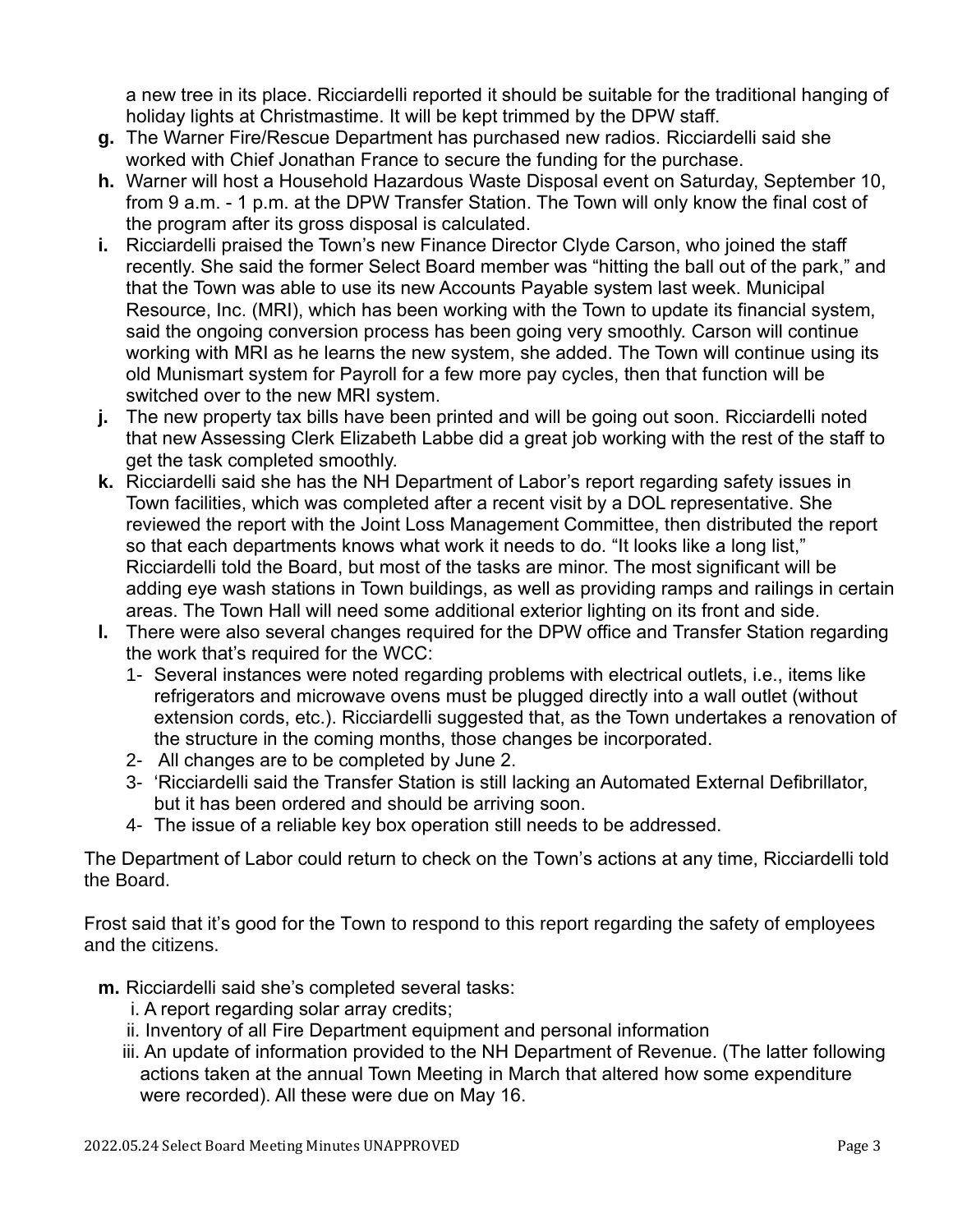# **VI. Select Board Other Business**

1. Select Board Member Frost said the Board received an invitation to attend a "special sneak preview" event at the New Hampshire Telephone Museum in Town on Friday, May 27. She is planning to go and encouraged other residents to visit the museum, which she praised.

2. Chair Bower reported on the new Lafayette Trail historic marker that was dedicated in front of the Town Hall on Saturday, May 21. The marker is one of a series that commemorates the Farewell Tour of the French Marquis de Lafayette, which was taken by the U.S. in 1824-25; at that time, he was the last surviving major general of the American Revolutionary War.

A representative of the Lafayette Trail, Inc., the nonprofit organization sponsoring the program, attended the dedication and spoke about the general. The Frenchman was only 18 years old when he was orphaned and left with a considerable fortune; he used all his money to support the American Revolution.

3. Frost asked Emergency Management Director Ed Mical to update the Board about a Hazardous Mitigation Grant.

Mical said he's been working with DPW Director Tim Allen on updating grant information regarding two culvert projects that may be eligible for a new grant program: one focuses on culvert pipes on Schoodac Road; the other is a culvert project on North Village Road. Both have already been listed in the Town's hazardous mitigation program because the areas are prone to flooding and/or washing out.

Mical said that these grants are typically 75/25 programs, i.e., the federal government pays 75% of the costs and the Town pays 25%. But because of Covid-related funding, a Homeland Security grant program will be 90/10, i.e., the federal government will pay 90% and the Town will pay only 10%.

Mical is working with DPW Director Allen on Letters of Intent, which must be submitted first, and then on the specific grant applications, which must be submitted by July 1. The State has roughly \$9-10 million under the program, he said.

Frost noted that voters approved both of these culvert projects at the annual Town Meeting in March because they were part of the \$2.6 million Road Construction article, so the authority is already in place.

Chair Bower also noted that he is still working with DPW Director Allen to get an easement on some property on Red Chimney Road that will allow the Town to do some culvert repair work in that area. The Town has a grant of approximately \$200,000 to do the work but getting the easement has been problematic and the grant money could be lost if the work is not completed. The easement would only allow the Town to be on the property to do the initial work and then to return periodically for maintenance. The project was supposed to begin last summer. Bower and Allen are hoping to resolve the issue by the end of this week.

4. Chair Bower also gave a short update on the Highway Safety Commission. Bower said the group has met but had no news at this time.

5. The Board had a general discussion about filling vacancies on other Town boards and committees, particularly those that require a representative of the Select Board, e.g., Planning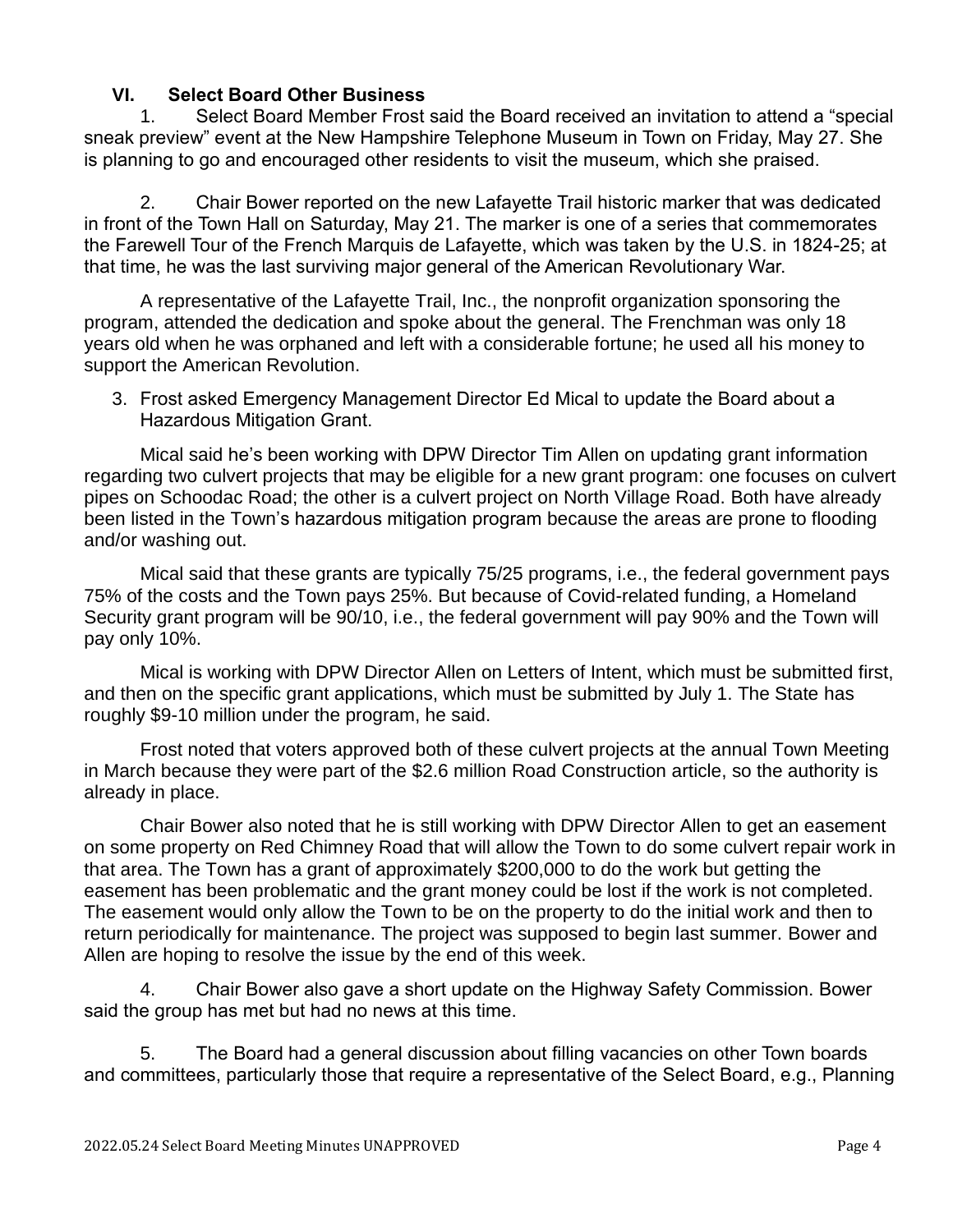Board; some had been filled by former Board member Carson, and one of the other Board members will need to accept that responsibility.

6. Chairman Bower reported talking with Chris Emond, the CEO of the Central New Hampshire Boys and Girls Club, about the organization's plan to rent out space in the WCC for a proposed childcare facility.

The Board needs to begin working on a way of computing the cost of renting space in the building, Frost said. She suggested starting with the overall costs of operating the WCC, then dividing the rent for each nonprofit based on the square-footage it uses. Some organizations may not be able to afford the suggested rent; the Board could discuss a discount to the rent to keep those services available in the WCC, but that information should be available to everyone in Town, she suggested.

Chairman Bower noted that the Boys and Girls Club may be able to pay more than the approximated rent, and he questioned whether it would be appropriate to ask the Club to pay more if it's able. Frost said she wouldn't be comfortable asking one nonprofit organization to help "pay the freight" for another, because it would impact how much the Club could pay its employees and how much it would charge local families for enrolling their children.

Chairman Bower suggested that, in that case, the Town might consider asking the Club to discount enrollment costs of Warner residents. Frost said the Town could ask, but she wouldn't want to require a discount.

Bower said that Emond has indicated that the Club seems to be willing to have a special "early enrollment" program for Warner residents (before families from other communities). He also noted that Charlie Albano, Chairman of the Economic Development Advisory Committee, is talking with some local businesses that may be willing to sponsor the enrollment costs for some Warner families.

Chairman Bower said that he would reach out to Emond soon to set up a meeting with the Board, to address both the exact date the Club can move into the WCC and the proposed rent.

### **VII. Public Comment**

**a.** Patty Anderson, Family Closet and Lori Garret, Warner Connects Not in Attendance.

**b.** Ed Mical asked about the final interest rate for the \$2.6 million road construction loan approved at the annual Town Meeting. Ricciardelli said it was 3.27%. The loan funds have been received and deposited, she added.

Another resident commented that if the WCC tenants are only paying to cover operational costs of the old Town-owned building, "That's going to be a pretty good deal." The Board members agreed.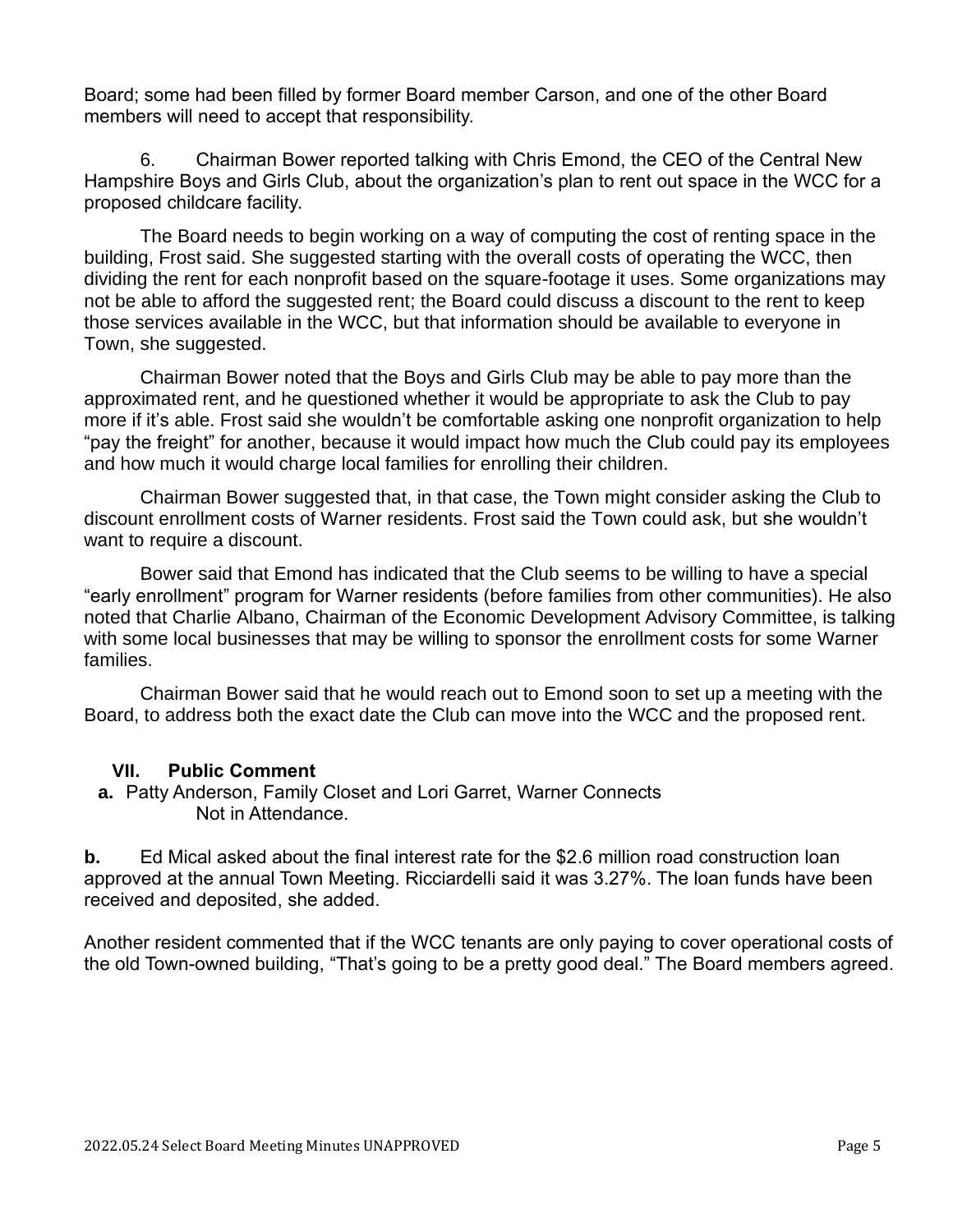#### VIII. **Consent Agenda**

Chair Bower made a motion to approve the Consent Agenda, as signed by the Warner Select Board:

- 1. Yield Tax Levy Warrant:
	- a. Map 10 Lot 049 \$1,297.73
	- b. Map 15 Lot 042 & 042-1 \$ 754.29
- 2. Application for Property Tax Credits/Exemptions: a. Map 10 Lot 067-2

Frost seconded. In a voice vote, the motion passed unanimously.

#### **IX. Manifest**

# **X. Tax Collector Info – Approved and Signed**

| 05/24/22 15:02                                                                                                                             |                | Town of Warner            |             |                                                  |                         | Page 000312                             |
|--------------------------------------------------------------------------------------------------------------------------------------------|----------------|---------------------------|-------------|--------------------------------------------------|-------------------------|-----------------------------------------|
| 2 0 2 2<br>REAL<br>PROPERTY COMMITMENT LIST<br>Sequenced By Taxpayer Name - Range: All Taxpayers<br>Tax Receivables Cutoff Date - 05/24/22 |                |                           |             |                                                  |                         |                                         |
| Billing Cycle: First Issue                                                                                                                 |                |                           |             |                                                  |                         | Tax Authority: Consolidated Authorities |
| Consolidated Authority Totals                                                                                                              |                |                           |             |                                                  |                         |                                         |
|                                                                                                                                            |                |                           |             |                                                  |                         |                                         |
|                                                                                                                                            |                | Number of Committed Items | 1.997       | Total Building Valuation<br>Total Land Valuation | 239,608,671             |                                         |
|                                                                                                                                            |                |                           |             | Total Current Use Land                           | 89,078,270<br>1,819,720 |                                         |
|                                                                                                                                            |                |                           |             |                                                  |                         |                                         |
|                                                                                                                                            |                |                           |             | Total Valuation                                  | 330, 506, 661           |                                         |
|                                                                                                                                            |                | Number of Exemptions      | 83          | Exemptions off Valuation                         | 3, 162, 437             |                                         |
|                                                                                                                                            |                |                           |             | Exemptions Not Applied                           | 81,890                  |                                         |
|                                                                                                                                            |                |                           |             |                                                  |                         |                                         |
|                                                                                                                                            |                |                           |             | Net Valuation                                    | 327, 426, 114           |                                         |
|                                                                                                                                            |                |                           |             | Gross Tax Amount                                 | 8,770,758.97            |                                         |
|                                                                                                                                            |                | Number of Tax Credits     | 157         | Credits off the Taxes                            | 86,600.00               |                                         |
|                                                                                                                                            |                |                           |             | Credits Not Applied                              | 0.00                    |                                         |
|                                                                                                                                            |                |                           |             |                                                  |                         |                                         |
|                                                                                                                                            |                |                           |             | Net Tax Amount                                   | 8,684,158.97            |                                         |
|                                                                                                                                            |                |                           |             | Tax Committed                                    | 4, 342, 083.98          | First Issue Warrant                     |
|                                                                                                                                            |                |                           |             | Paid To Date                                     | $-49,833.73$            |                                         |
|                                                                                                                                            |                |                           |             | Net Amount Due                                   | 4,292,250.25            |                                         |
| Exception Code Totals To Check                                                                                                             |                |                           |             | Lien Total Due                                   | 220, 677.11             |                                         |
| (*) Multiple Exceptions                                                                                                                    |                |                           |             |                                                  |                         |                                         |
| (N) Mixed Non-Taxable                                                                                                                      | $\circ$        |                           |             |                                                  |                         |                                         |
| (E) Unapplied Exemption                                                                                                                    | $\overline{2}$ |                           | Approved by |                                                  |                         |                                         |
| (C) Unapplied Credit                                                                                                                       | $\Omega$       |                           |             | Warner Selectboard                               |                         |                                         |
| (0) Overcharge on 1st                                                                                                                      | $\circ$        |                           |             |                                                  |                         |                                         |
| (P) Prepayment Found                                                                                                                       | 95             |                           |             |                                                  |                         |                                         |
| (L) Unpaid Lien Found                                                                                                                      | 39             |                           |             |                                                  |                         |                                         |
| (A) Abate (U) InLieu Of                                                                                                                    | $\circ$        |                           |             |                                                  |                         |                                         |
| (I) Inventory Penalty                                                                                                                      | $\circ$        |                           | n           |                                                  |                         |                                         |
| (S) Supplemental First                                                                                                                     | $\circ$        |                           |             |                                                  |                         |                                         |
| (%) Percent Ownership                                                                                                                      | $\theta$       |                           |             | Samuel + S Bower                                 |                         |                                         |
| (D) Deleted Property                                                                                                                       | $\circ$        |                           |             |                                                  |                         |                                         |
| (D) Deleted Property                                                                                                                       | $\Omega$       |                           |             |                                                  |                         |                                         |

Christine Frost May 24, 2022